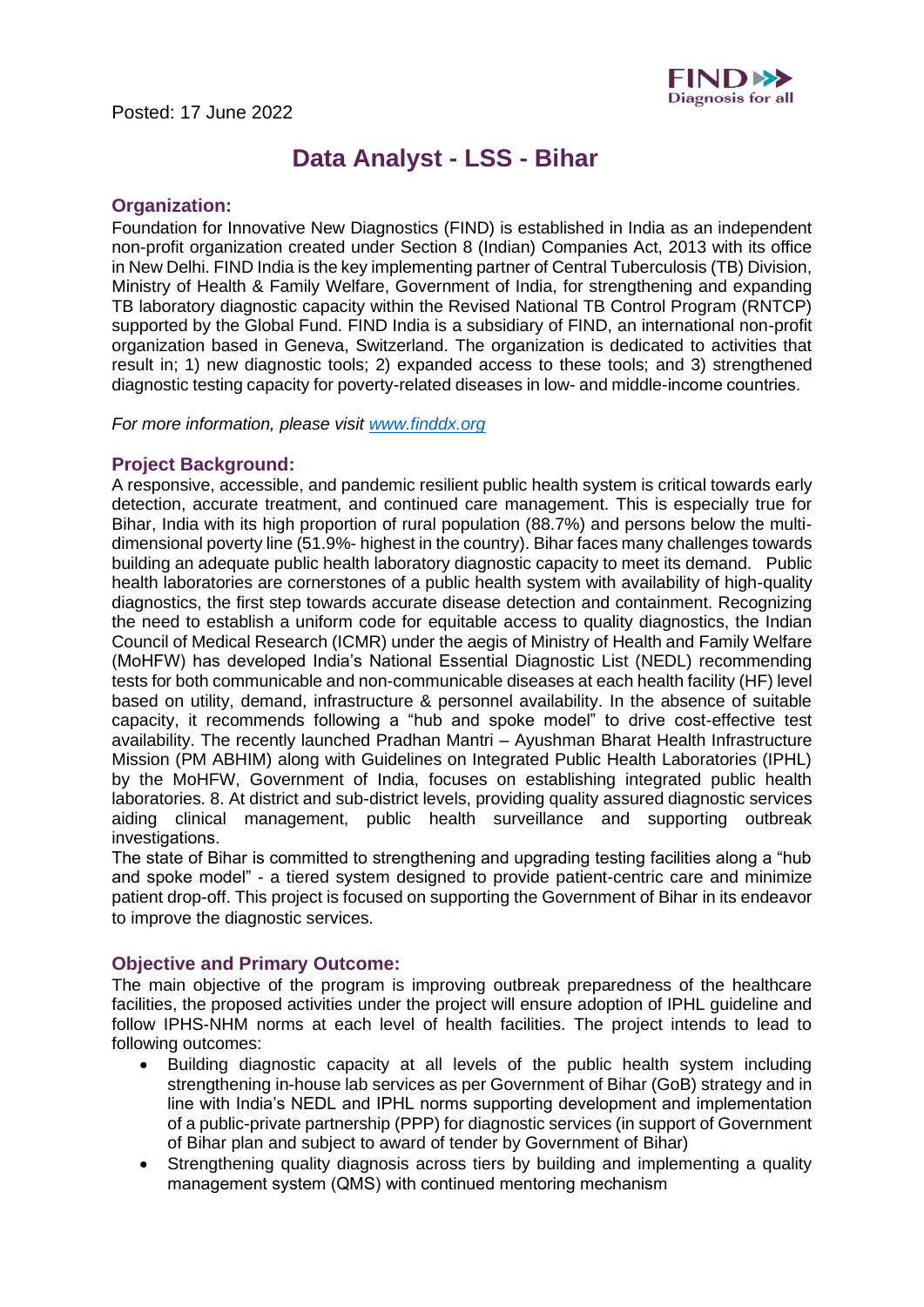

Posted: 17 June 2022

• Building sustainable laboratory capacity towards disease surveillance (focusing on febrile illnesses) through capacity building.

## **Location:** Patna, Bihar

## **Job description:**

The Data Analyst will work closely with the Team Lead, M&E specialist, and project team at FIND, as well as the State officials and other stakeholders of identified districts to support implementation of project. The Data Analyst will be expected to use analytical and quantitative methods to understand, predict and enhance process to health diagnostic services and communicate their outputs using data visualization and detailed reports. The specific activities & responsibilities will include but not be limited to:

- Independently work on one or more analytical tools like Excel, and others (like access, and other statistical tools – SPSS etc.) for analysing data sets and presenting findings related to national health programs.
- Support data analysis using Biostatistical methods.
- Work with project team and Bihar state's disease programs and partners to define and identify relevant data sources to support the objectives of the project.
- Provide training and coaching support to officials of state health systems and partners, around data collection, data cleaning, and data validation.
- Collect, compile and interpretate state/ district level data relevant to the objectives of the project (including disease surveillance data)
- Assess available data, identify data gaps and limitations, proactively suggest, and implement approaches to clean and integrate. Suggest assumptions to fill identified data gaps along with justification for them.
- Identify, analyse, and interpret trends and patterns from the district data and share reports with relevant project stakeholders.
- Provide data analysis support for the writing of publications and scientific presentations.
- Regularly update supervisor another team members on the progress and difficulties experience.
- Any other task assigned time to time.

# **Qualification and Experience required:**

- Bachler's degree (Master's preferred) in biostatics with a strong data element, computer science, information management, data science and analytics or related data -intensive field.
- Minimum 3 years relevant experience of working with large data sets in data management and/or data analytics role including independently handling data collection, cleaning, validation, and analysis.
- Advanced problem-solving, analytical, and qualitative skills, including significant experience working with Excel.
- Ability to select the right tool for analyses e.g., quick analyses using MS Excel or more detailed analyses using statistical software such as SPSS, Stata.
- Willingness to expand knowledge base and take on new topics.
- Work well in teams of multi cultural backgrounds.
- Superior problem solving skills and detail oriented.
- Experience with databases like MS SQL server and automation using Python/VBA will be preferred.
- Good coordination skills.
- Strong interpersonal, oral, and written communication skills. Team oriented.